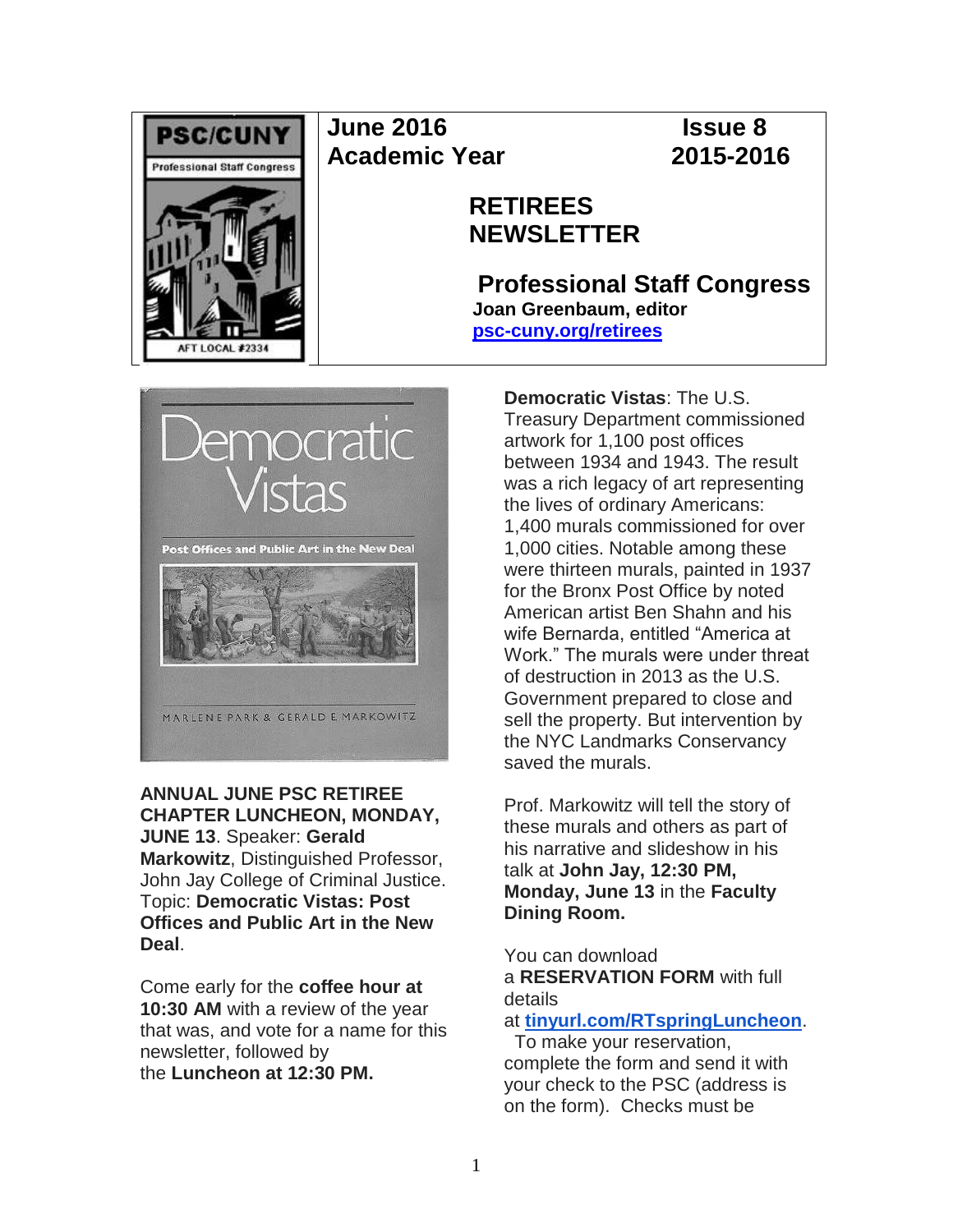received by June 6. **If you cannot make that deadline**, call Sharon Tonge at the PSC (212-354-1252) to register and to arrange to pay at the door.

#### **THE MONTH THAT WAS**

#### **STRIKE AUTHORIZATION VOTE:**

On May 12, the PSC announced the results of the recent strike authorization – **92% YES!**

The "yes" vote represented not only 92% of the ballots cast (over 10,000), but also an absolute majority of every PSC member in the bargaining unit.



That 92% vote is a powerful message that gives the leadership much greater leverage at the bargaining table and in Albany as the PSC makes the case for funding a new contract with legislators. It also empowers our members on the campuses, where administrators will certainly take note of the resolve and

unity of faculty and professional staff reflected by a 92% vote.

While retirees could not participate in the strike authorization vote (except for the few who were adjuncting and hence are members of the bargaining unit), many of us provided very visible support – phone banking, demonstrating, lobbying in Albany and (some even) participating in civil disobedience.

More than forty years ago, in 1972 and 1973, significant numbers of current retirees participated in strike authorization votes. The second of those votes, conducted in June and July 1973, is particularly instructive for the current contract campaign. Just over 79% voted "yes" for strike authorization at a time when management was refusing to negotiate our first union contract and trying to bust the newly constituted PSC. The results of the vote were announced on July 8. Three days later, stalled negotiations resumed. By July 19, there was a contract agreement, subsequently ratified by a 7-to-1 margin by membership.

79% spoke volumes and provided instant leverage in the 1973 negotiations. 92% should speak even louder today.

*-Bill Friedheim*

#### **MAY CHAPTER MEETING: UNDOCUMENTED IMMIGRANTS, THEN AND NOW**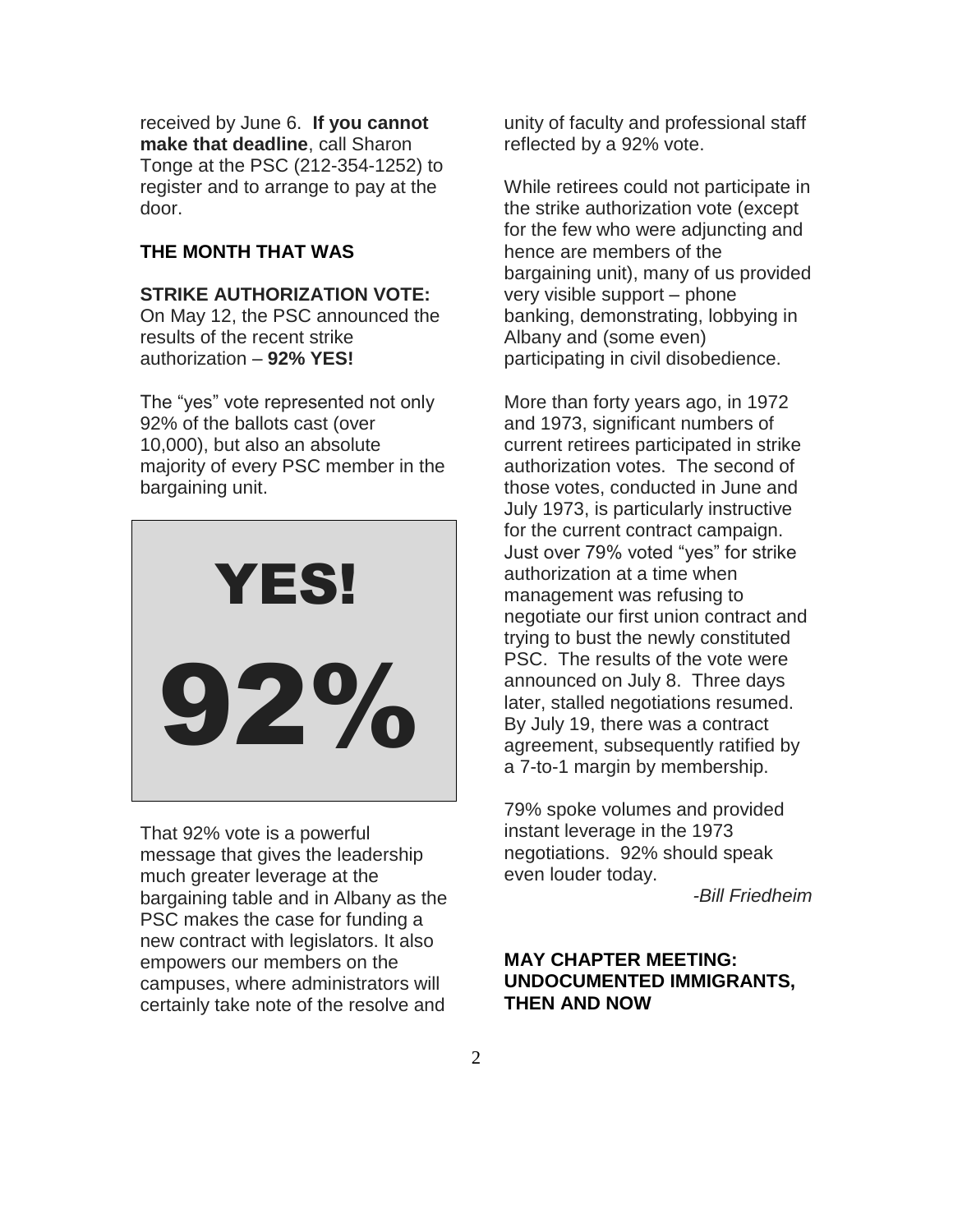Although the United States is considered "A Nation of Immigrants," many descendants of these immigrants want to restrict further immigration. Blending historical perspective with personal experiences, a panel of speakers enlightened the Chapter on an issue that is in the forefront of the current presidential campaign.



**Peter Kwong**, distinguished professor of urban affairs and planning at Hunter College and the Graduate School, noted that for over 100 years in the United States there was no restriction on immigration. In 1882 however, Congress enacted the Chinese Exclusion Act. Kwong described the political and economic climate, which led to that law, as well as to the 1924 Immigration Law, which was "Anglocentric' in its design. The 1924 law established quotas for immigration based on the number of people of each nationality as indicated in the 1890 census, thus disadvantaging newer immigrants like Eastern and Southern Europeans. And once again, all Asians were barred entry under this

law.

A new immigration law, enacted in 1965, allowed more nationalities to enter as the quotas for each country were equalized. Yet, Prof. Kwong observed, there were continued tensions between workers already in the U.S. and workers arriving to the U.S. As large numbers of Mexican laborers entered the country—some under the "guest worker" agricultural program of the 1950s and early 1960s others "illegal"—efforts in Congress arose to address the situation. In 1986, a new law enabled more than 2 million people to become legal residents if they were in the United States before January 1982. Other provisions of the 1986 Act were designed to prevent companies from hiring "illegal" workers. However, as Professor Kwong pointed out, companies would violate the law only if they "knowingly" employed undocumented workers. Proving 'intention' was difficult, so, in practice, there were no effective penalties for employers and they could exploit their workers without fear of any consequences under the law. Today, as the number of undocumented workers and their families range from estimates of 12 million to 20 million, there are calls in the political arena demanding actions ranging from mass deportation to providing a path to citizenship.

Beginning with a familiar sounding story of an attempt to cross the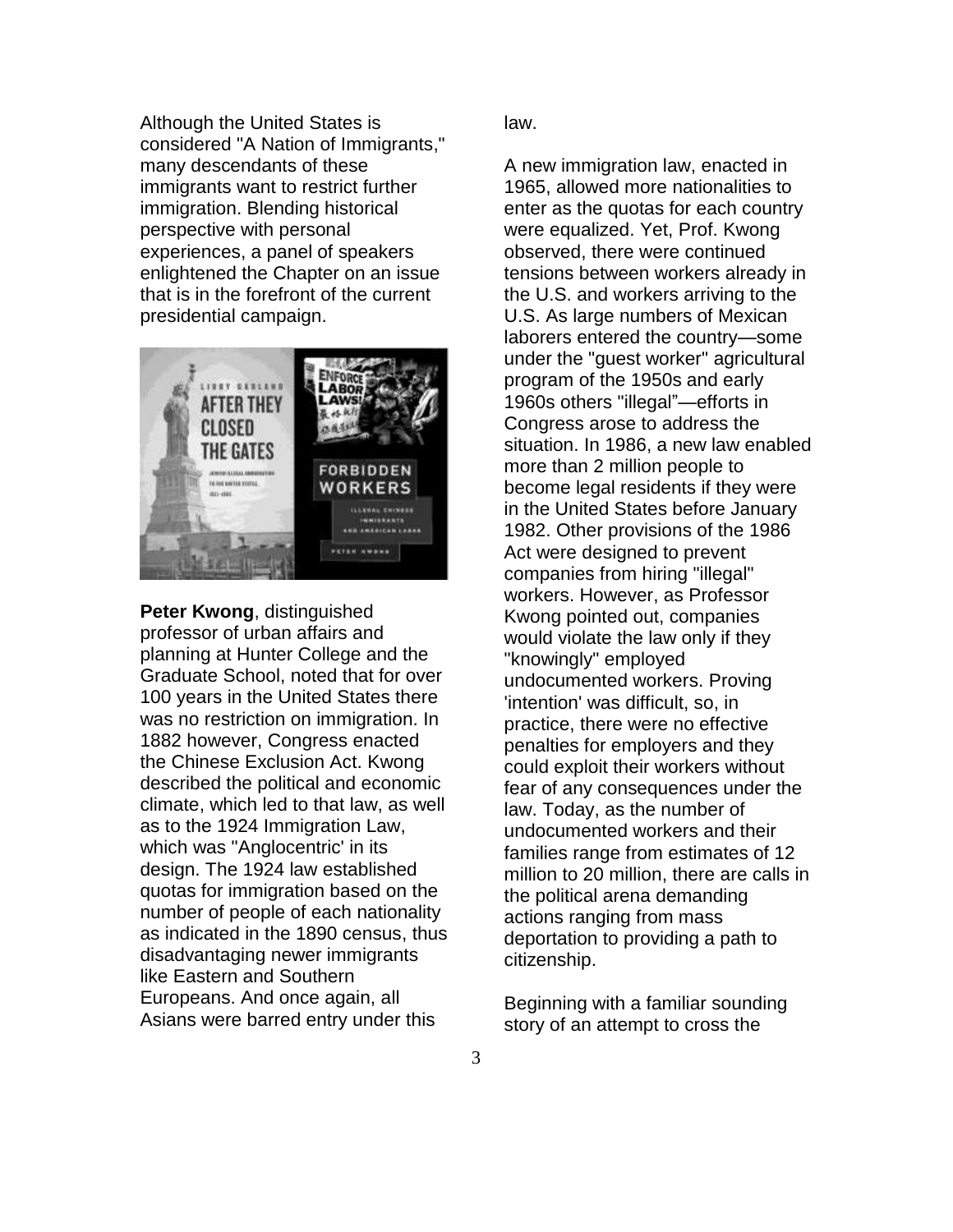border between Mexico and the United States, **Libby Garland**, associate professor of history at Kingsborough Community College, revealed that the event occurred in 1928, and that those involved were all Jews, not Mexicans. Drawing on research for her book, *After They Closed the Gates: Jewish Illegal Immigration to the United States 1921-1965,* Professor Garland demonstrated how quota laws in the U.S. and political unrest and anti-Semitism in Europe led to networks set up to smuggle Jews into the United States. She described the routes employed, and the constant dynamic between the enforcers and the violators. Her research revealed that major Jewish organizations in the United States were opposed to illegal immigration, and she showed that then, as now, people will enter the United States in a variety of ways.

**Anayeli Gomez** put a human face on the research and historical timelines to deepen the Chapter's understanding of the immigration issues. A graduate of Kingsborough and Brooklyn College, she was brought to this country at the age of four as her parents crossed the border in a flatbed truck covered with vegetables. She shared her life story, highlighting the difficulties of a child growing up with no legal status in this country. Although she was able to complete public school and graduate from high school, entry to CUNY was impossible without a social security number, at that time.

She recounted her emotional state as her dream seemed impossible. With the help of an activist student group, she was able enter CUNY (Today, the entry process to CUNY is the same for all applicants). Now Gomez wants to teach, but she is not allowed to file an application. Instead she works in various jobs—all below the minimum wage. Her parents will have legal status if President Obama's executive action is not overturned by the Supreme Court. She will obtain a two-year renewable work permit and will be exempt from deportation if DACA (Deferred Action for Childhood Arrivals) is implemented.



Following the presentations by the three speakers, there was lively and informed discussion.

*-Joel Berger*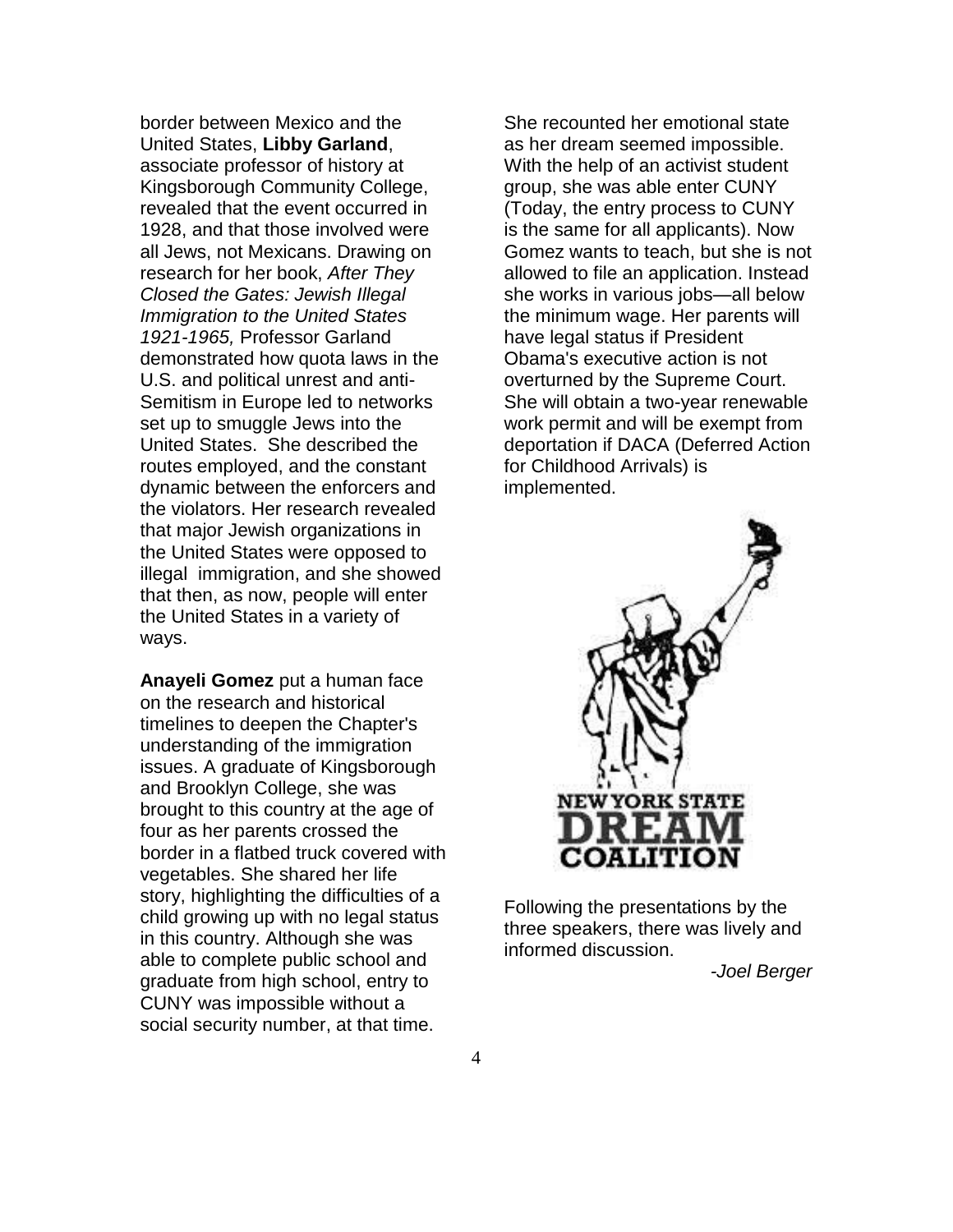**A New Film about Immigrants by Retiree Film Makers:** A few years ago a wonderful documentary, "Bitter Bread" (Pane Amaro), described the story of the Italian emigration to the East Coast. It was a milestone in this field, and now the two authors and producers, *Gianfranco Norelli* and **Suma Kurien** (LaGuardia Community College retiree), are back with another marvelous documentary, this time about the Italian emigration to the West Coast: "Finding the Mother Lode." For more about this film about immigrants see [www.findingthemotherlode.com](http://www.findingthemotherlode.com/)

#### **RETIREES TOOK ON CITIFIELD IN MAY**



Scoreboard at Citi Field: PSC is in the house – sort of!

On a rainy, cold May  $4<sup>th</sup>$ , a group of PSC retirees saw the Mets beat the Braves 8-0, in a game that featured four Met home runs flying around us in the outfield. The young Stephen Matz took the win for the Mets, with the mechanical "Big Apple" below the center field scoreboard raising

for homers by the new catcher René Rivera, Asdrúbal Cabrera, and two by the laconic Lucas Duda. Keeping warm for the PSC 17 took a lot of pastrami, hot dogs, fish soup, coffee and of course, beer, as we were nicely seated near the Food Court. The event was organized by Marva Lily. Next year, we hope to try a dry, warmer day. (See photos on the website for more action pictures.)

#### **RELATED BASEBALL STORIES: REMEMBERING JACKIE ROBINSON**

*Some of the PSC retiree Mets fans, not surprisingly, were old Brooklyn Dodgers fans. Others, who weren't living in Brooklyn, might have fond memories of the Dodgers' Jackie Robinson, as this story from Dave Kotelchuck illustrates.*

In the summer of 1946, when I was 10 years old, the Montreal Royals of baseball's International League, came to town to play our own hometown team, the Baltimore Orioles – and Dad and I went to the game. What made the game special was the presence of Jackie Robinson, then the first African-American to play for a farm club of any major league baseball team.

Baltimore was the southern-most franchise in the International League and Jim Crow still ruled. So along with great excitement among many black and white Baltimoreans was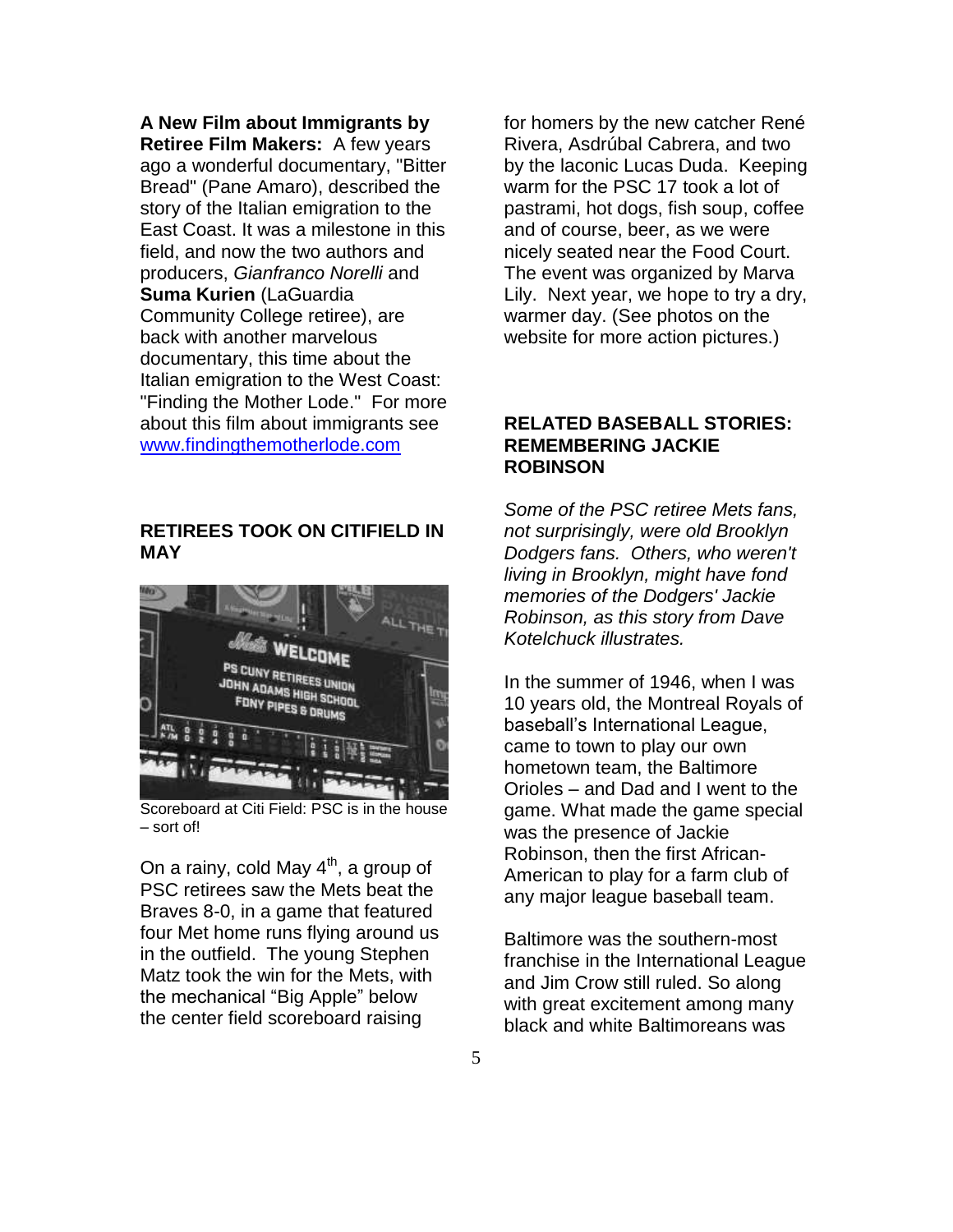the anticipation of trouble with racist fans. I no longer remember who won the game that day, nor how many hits Robinson got, but I remember clearly that he got at least one hit and we went home happy, confident that he would go on to major league success. In the years following, I thrilled not only at Robinson's batting skills and aggressive base-running but at his willingness to speak his mind against racism in baseball following his two-year enforced silence [by Dodger management] on retaliation for racist slurs.



After his playing years ended a decade later, he became corporate Vice-President of a (then) major U.S. corporation, Chock Full O' Nuts, a first for an African-American. I wasn't happy when I realized his main role was director of employee relations, not a union-friendly position. A few years later, in the midst of the 1960 election campaign between John Kennedy and Richard Nixon, Robinson publicly supported Nixon!

Then he went on to active support for Nelson Rockefeller in future GOP contests. This bummed out my enthusiasm for him during his postbaseball career.

Now recently, on the 70<sup>th</sup> anniversary to his marriage to Rachel Robinson, who survives him, public television stations have begun replaying Ken Burns' video recounting of Robinson's career. This video look-back has given me some new perspectives on Robinson's life after baseball. In particular, Burns reminds us of his active support for Martin Luther King and the NAACP, both by participating in civil rights marches and fund-raising for the cause. It also reminded me that he never stopped speaking out against racism either in baseball or in the broader society, whatever his misbegotten activities (in my opinion) in electoral politics.

With some of the heat of the '50s and '60s behind us – but not the struggles, which continue – this overview of his life reminds us of his great contributions in baseball and his civil-rights activism later. As Rev. Jesse Jackson said at his funeral in 1972:

> *"Jackie as a figure in history was a rock in the water, creating concentric circles and ripples of new possibility."*

And this is certainly how he deserves to be remembered.

*-Dave Kotelchuck*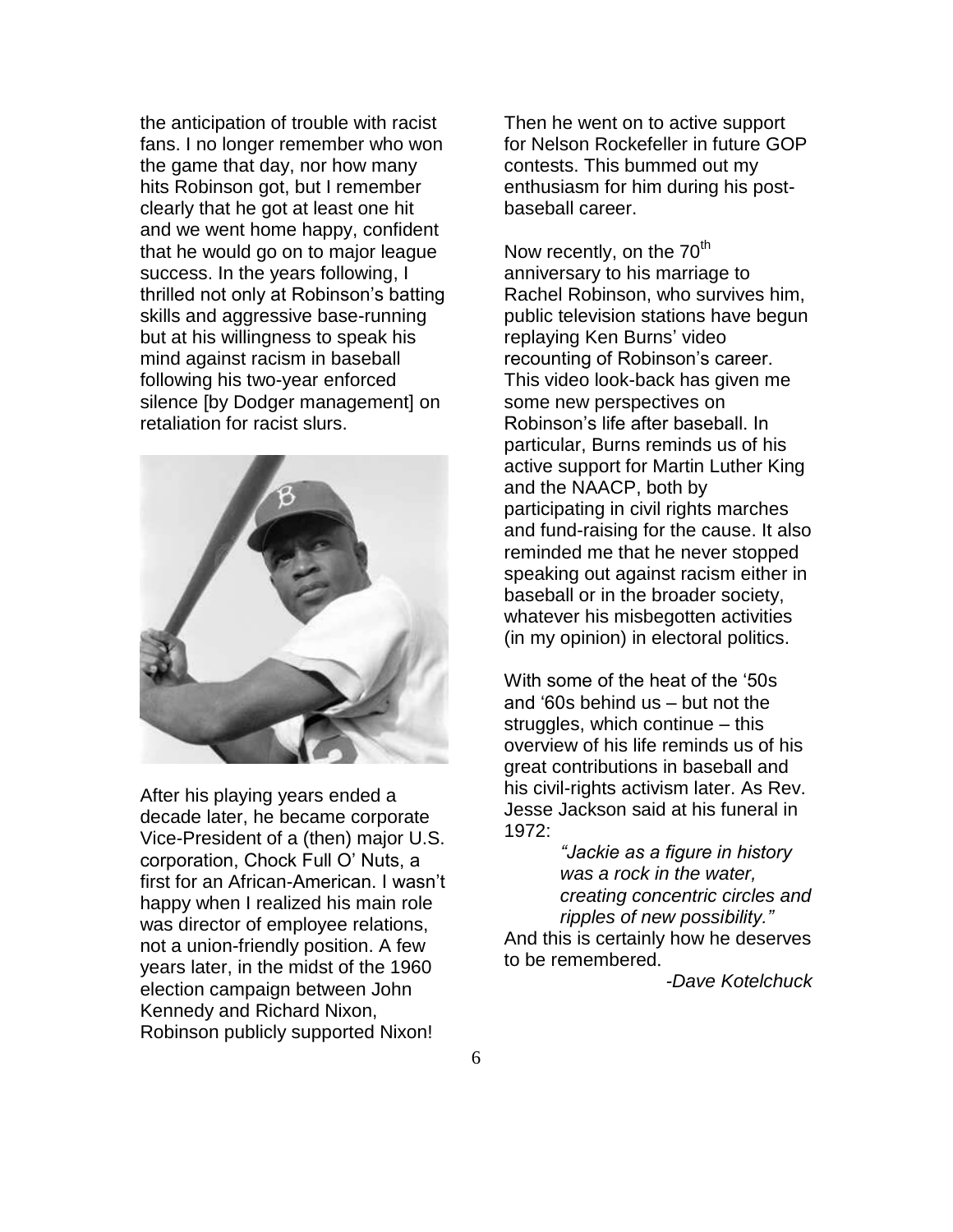#### **SOME HISTORY ABOUT EXPANDING THE SAFETY NET**

As we have reported, the PSC Social Safety Net Working Group has been running workshops to activate people for expanding and saving the Social Safety Net. Particularly in this (endless) election season, it is worth remembering some of the history of how Social Security and the Safety Net have been expanded through collective actions in the past. If you are interested in working with our PSC group, please email us at retirees@pscmail.org.

Here are some Social Security (SS) facts that were part of a presentation by UFT Treasurer Mel Aaronson at the April membership meeting of the New York City Chapter of the New York State Alliance for Retired Americans.

- SS survivors' benefits were added in 1939.
- Disability benefits became part of SS in 1956.
- New York City public employees were covered by SS in 1957.
- Public employees in 10 states are not covered by SS.
- The COLA was added to SS benefits in 1972 when President Nixon signed legislation passed by Congress.
- Federal employees were included in SS in 1983.
- SS income became taxable in 1983.
- Self-employed people had to pay individual SS taxes as well as their non-existent employer's taxes in 1983.
- Members of Congress were covered in 1984.

Now 95% of Americans are covered by Social Security and 170 million workers contribute to SS. The struggle continues to prevent Congress from lowering benefits and to expand actual amounts to all. *-Francine Brewer*

#### **VERIZON STRIKE SUPPORTED BY PSC MEMBERS**



*At the last PSC Delegate Assembly, delegates were asked to 'adopt' a Verizon store near them to join their picket lines. Meanwhile, members of our Retirees Chapter have been active with the striking Verizon workers. What follows are some of their accounts. Given that these reports were written before the tentative settlement just announced, the calls for support are on hold*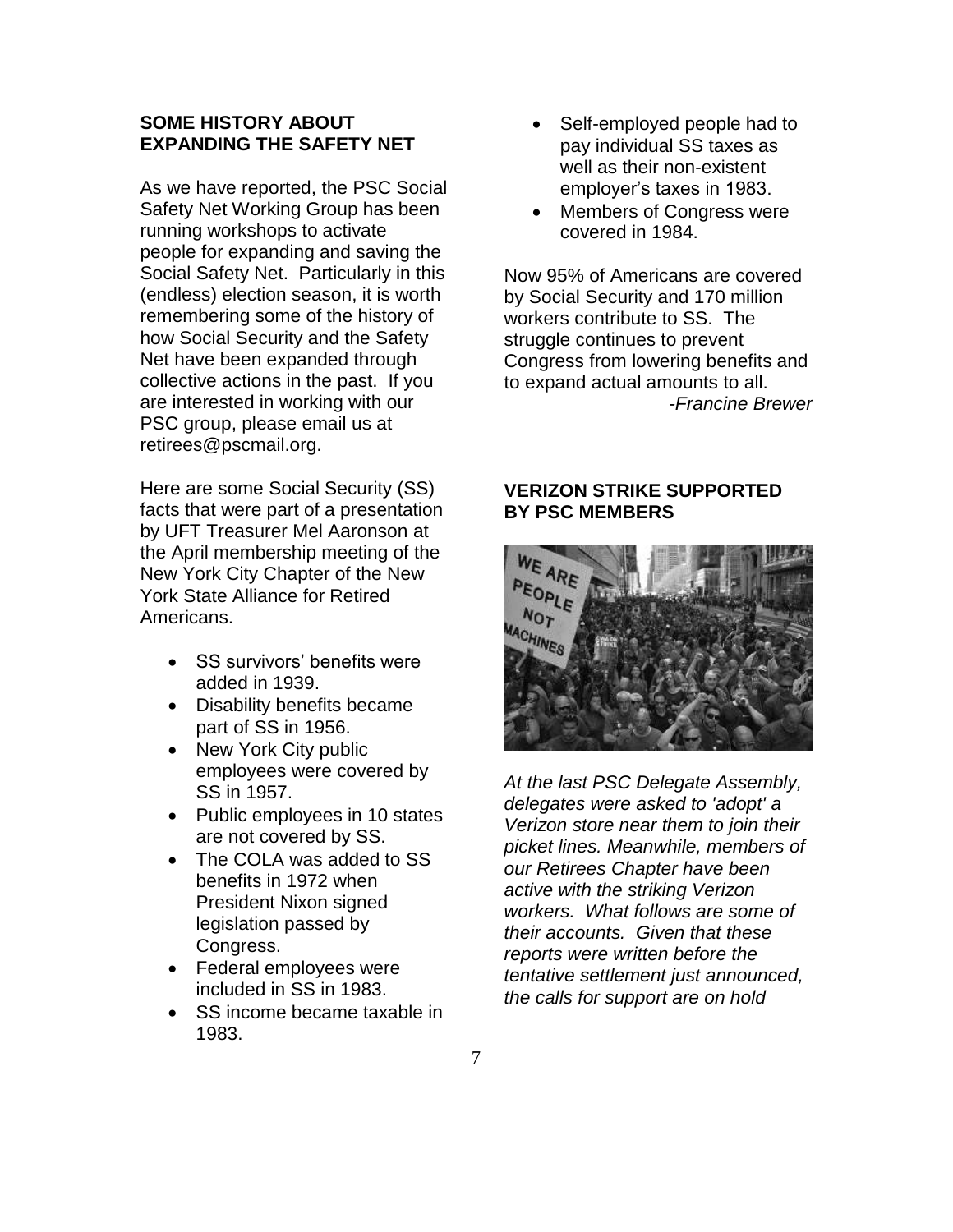*pending ratification of the agreements.*

#### **First, some background on the**

**strike**: In one of the longest and largest national strikes in recent U.S. history, 40,000 Verizon workers, members of the Communication Workers of America (CWA) and the International Brotherhood of Electrical Workers (IBEW) have been on strike since April 12. On May 1 Verizon cut off their health benefits. Then on May 17 Secretary of Labor Thomas Perez sent in a federal mediator with the consent of labor and management to help seek agreement to end the strike.

Key issues in the strike included Verizon's intention *to outsource jobs* to other countries, which the current contract forbids. Also Verizon Wireless retail workers, who joined the union in 2014, have not been able to secure first contract. And as ever, workers were striking to protect their wages and negotiated benefits.

What do the striking workers do? They build, install and maintain the state-of-the-art FiOS broadband system, and ensure that the millions of customers reliant on copper networks receive high quality service. According to a statement by 88 Congressional Representatives on May 20: "Verizon Wireless retail store workers and technicians work in one of the most profitable sectors of the economy." The union reports that Verizon has made \$39 billion in

profits over the past three years. The Congressional representatives went on to say:

> "We are troubled that the lack of a negotiated labor agreement could increase the likelihood that good jobs will be offshored to the Philippines, Mexico and other locations overseas or outsourced to low-wage, nonunion domestic contractors."

Remembering the old union motto that "An injury to one is an injury to all," PSC members helped the Verizon strikers in their time of need. *-Dave Kotelchuck*

#### **A report from the field:**

Communication Workers of America (CWA) from Massachusetts to Virginia were on strike against Verizon for six weeks. It was potentially a breakthrough strike against job loss and outsourcing, but Verizon's main goal was to break the union. One of Verizon's tactics involved dispersing workers, whom they want to move for month-long stints to different sites. In addition to Verizon stores, workers successfully picketed hotels, where scabs from out of town were being housed. The Verizon workforce is racially and ethnically diverse, but there are few women in the better paying technical jobs. Many women work in low paying jobs in the mostly non-union Verizon Wireless stores.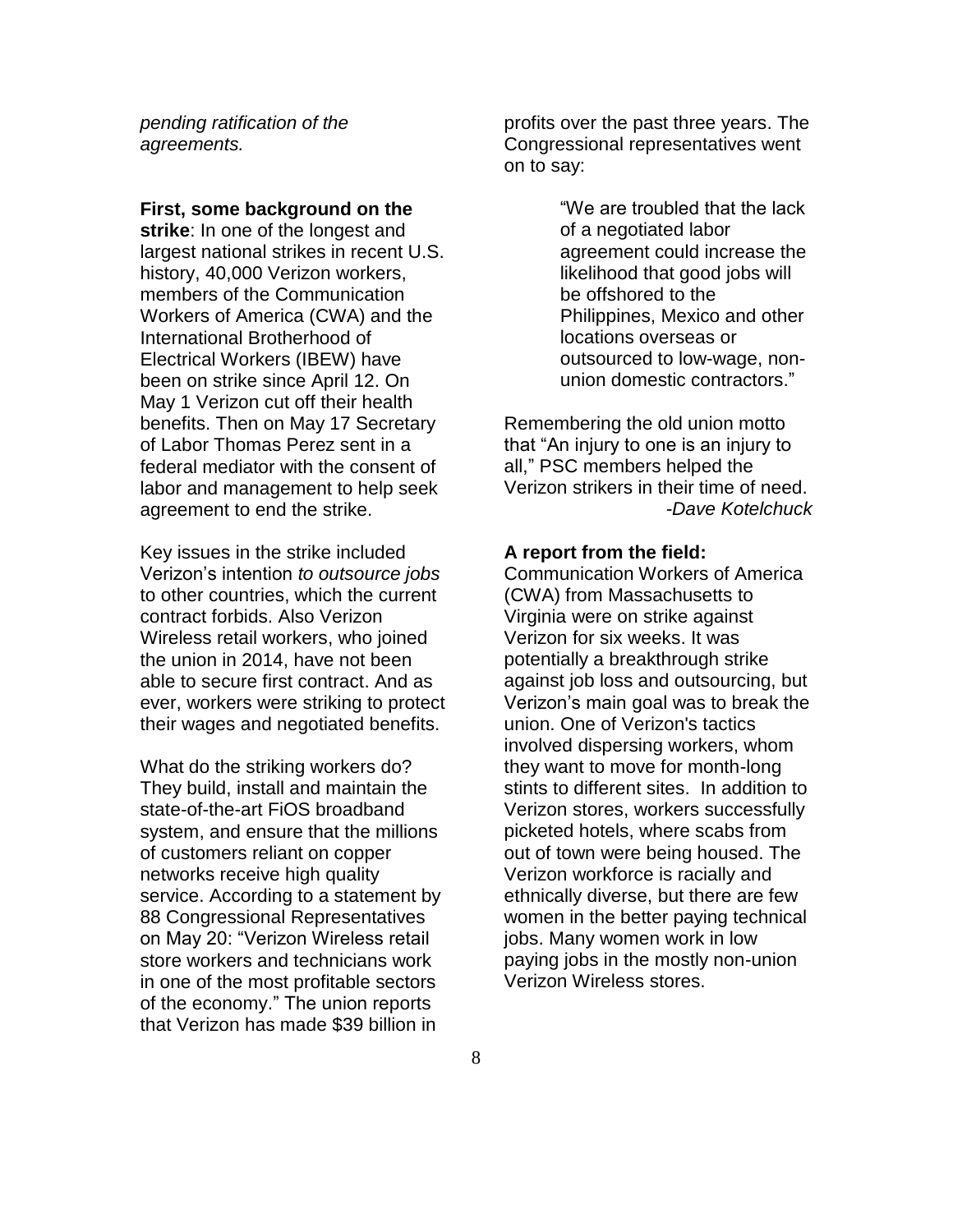When some PSC members joined a picket line with our union signs, the workers were very appreciative and we found them to be very militant and committed. They have already seen numerous layoffs and are fighting for their jobs. The CWA is one of the more progressive unions—it endorsed Bernie Sanders, who has supported the strike—and the national union under President Chris Shelton was fully committed to the strike. Rank and file workers organized a solidarity committee with members of various unions and radical organizations and worked to get support from the community as well as link their struggle to those of other unions like the PSC. To this end they held forums in Queens and another in Brooklyn.

*-Jackie DiSalvo*

#### **CONNECTING WITH RETIREES AROUND THE COUNTRY California Dreaming ….**

Greetings from San Francisco! As a couple who left the NYS nest, Lynn Byk (30 years at LaGCC), and I bask in the beauty, politics and weather of the Bay Area every day. That said, there is nothing like the instant camaraderie that we experience when we come upon other native New Yorkers. Instant recognition, instant simpatico. We would be delighted to hear from others who have resettled and who might be equally interested in exploring our shared CUNY connection.

-Marvin Weinbaum (LaGuardia, John Jay) [mweinbaum@ggu.edu](mailto:mweinbaum@ggu.edu)

PSC Retirees, if you would like to get together with others in your area, please email us at retirees@pscmail.org with 'Connect' in the subject line.

#### **COMING UP**

Summer is upon us, and even retirees take a break. Our next Newsletter will come out after Labor Day. We welcome your reflections and announcements. Some of the things we have covered this past year include new book announcements, short memoir type reflections, art works, union solidarity actions, and how transitions to retirement work in practice (and yes, some theories). Please send us something that you might want included by August 30th. Send to retirees@pscmail.org and note 'Newsletter' in the subject line. And enjoy your summer! Those of us retired, like myself for 8 years now, still think (and sometimes act) in academic calendar years. I wonder if this goes away?

*-Joan Greenbaum*

#### **SAVE THE DATES:**

**September 12:** Noon luncheon for New Retirees, and 1 PM Chapter Meeting with Barbara Bowen on the State of the Union, and Ruth Milkman (Murphy Institute) on the State of the Union Movement

**Monday, October 3:** Upcoming Elections: What's at Stake

#### **IN MEMORIUM**